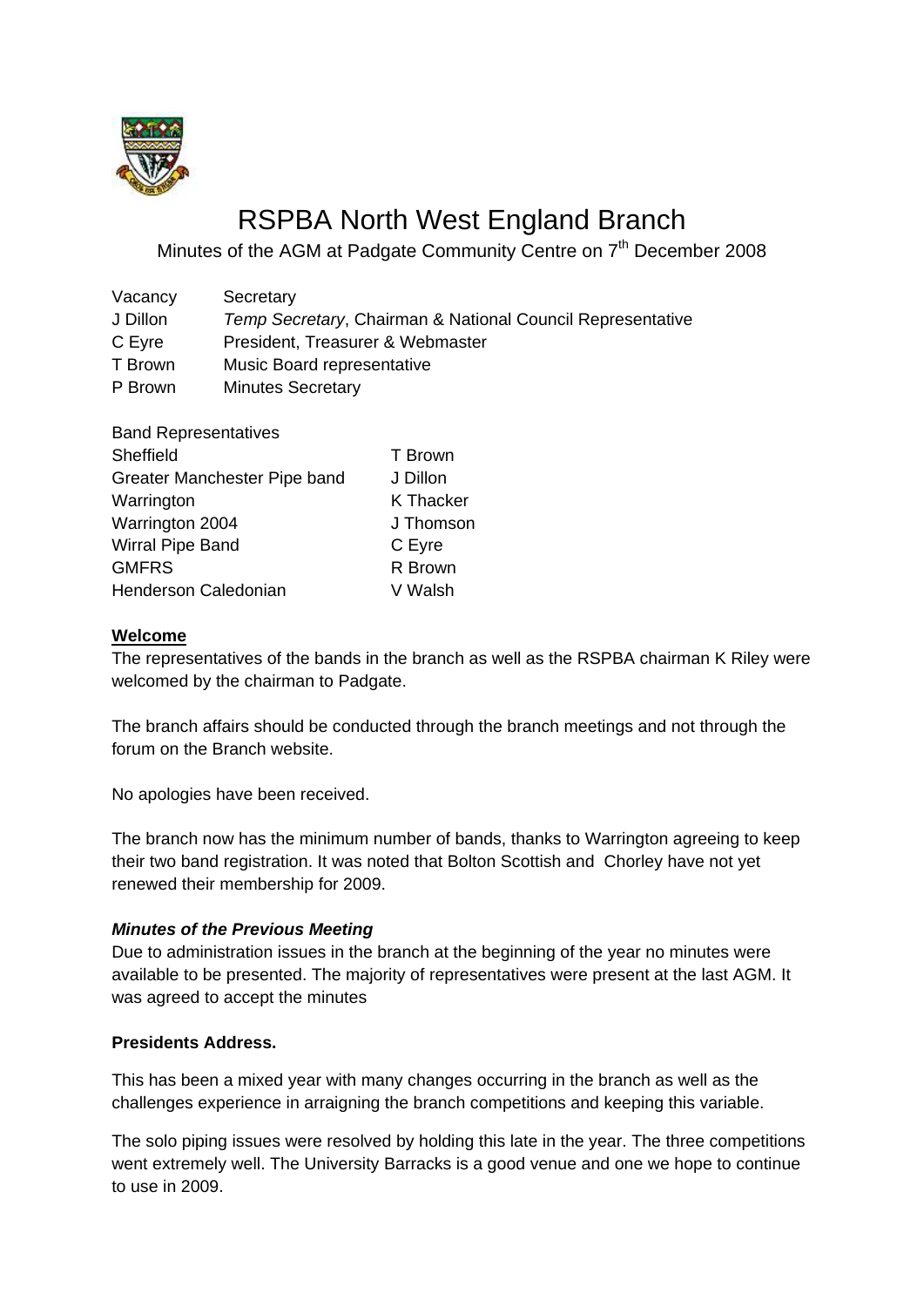## **Treasures Report**

Signatories on the accounts have been resolved. The 2007 accounts were reviewed by Paul Brown as agreed at the last AGM. The 2008 accounts have been reviewed and prepared for submission to headquarters.

The branch has made a minor loss for the year of £48.05. The mini bands suffered an additional travel cost which was partially anticipated because of the problems we had confirming dates. There could have been some additional income by programs, raffle etc.

The treasurer thanked all bands for their Levy which helps keep the branch viable.

The workshop by Robert Matheson was extremely useful and a welcome addition to the day.

#### **Music Board**

All bands received a MAP Questionnaire only 40% were returned to headquarters. The result is that 60% of bands accepted that MAP is a good idea. The MAP structure will remain unchanged for 2009, any changes to be announced prior to the Worlds.

The MAP is a valuable project which at competitions has had variable degrees of success. Adjudicator Training will focus on MAP adjudication and the logistics of competition. The number of qualifying bands in the Worlds will be raised from 12 to 16.

Please check the RSPBA website for the competition "Procedures Guidance". This guide has been prepared by the Music Board and is being finalised for publication. The guide looks at the competition format and what needs to be done by who and the decisions that are taken to run a successful competition.

 Branches to forward local procedures to headquarters to allow a standard frame work to be adopted and published.

## **National Council**

RSPBA AGM will be on the 14<sup>th</sup> March 2009.

The administration of the RSPBA web site is to be paid for monthly to provide a regular income to the supplier.

Branch accounts are to be forwarded to headquarters two weeks prior to branch AGM. There is a need to move forwards with a standard format to be used by each branch.

#### The RSPBA is to become Ltd

Majors are now planned until 2012, and the European and World competitions are to be 2 weeks apart to allow foreign bands to participate for two weeks in the "worlds experience".

| Major | Scottish  | <b>British</b> | European       | Worlds  |
|-------|-----------|----------------|----------------|---------|
| 2009  | Dumbarton | Banbridge      | Gourock        | Glasgow |
| 2010  | Dumbarton | Annan          | <b>Belfast</b> | Glasgow |
| 2011  | Dumbarton | Annan          | <b>Belfast</b> | Glasgow |
| 2012  | Dumbarton | Annan          | <b>Belfast</b> | Glasgow |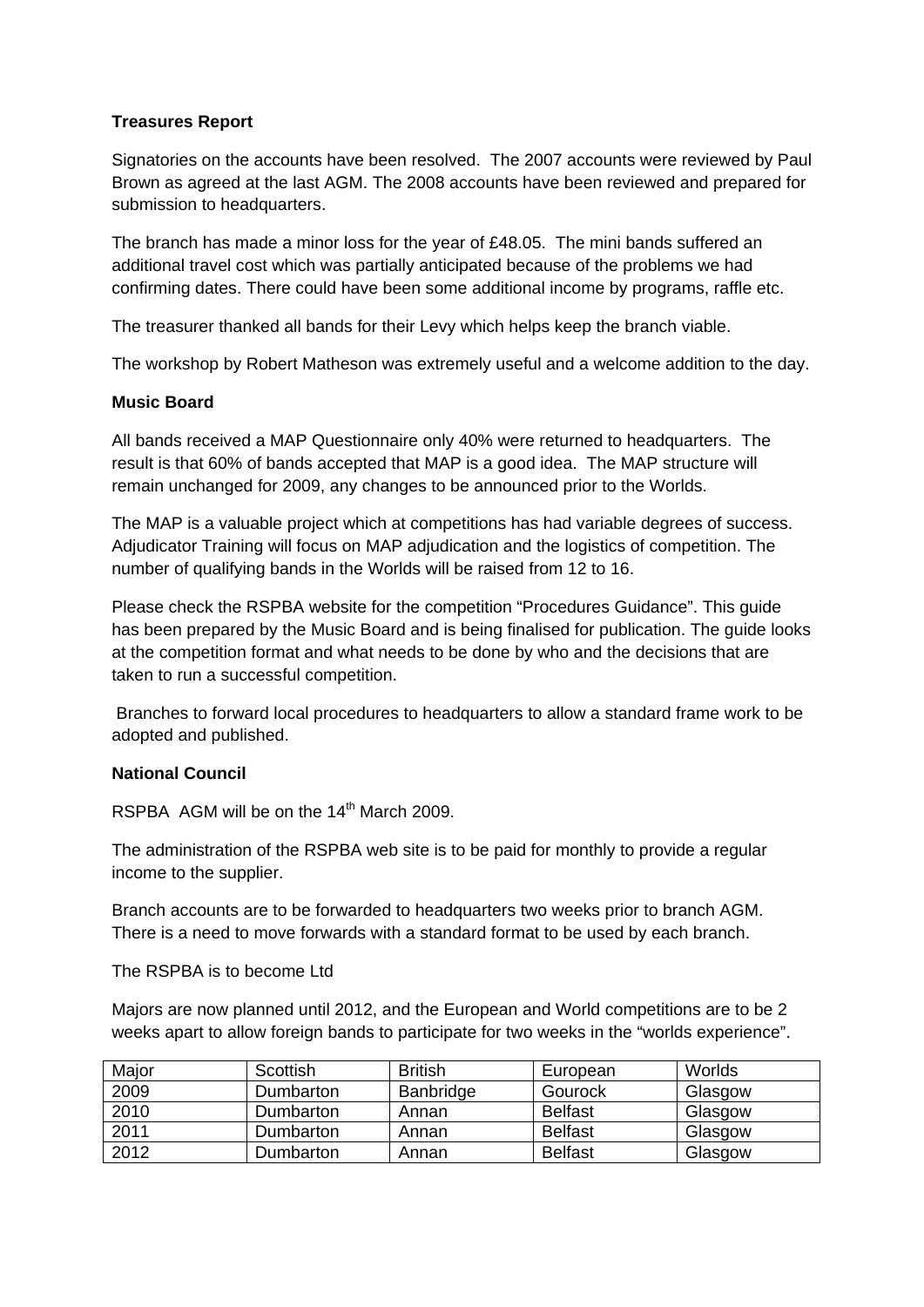MAP in to solos – idea to consider. Plans for homecoming Scotland to be included into Worlds week.

The PDQB syllabus has been picked up by the SQA. The details are being used overseas and could be used in England

Lothian and Boarders are to host the William Ferguson trophy.

## **RSPBA update (K Riley)**

Nice to see us all and recognise some faces, thanks for your contribution to the branch in difficult times, things can get better now we have a an increasing core of people.

Headquarters use Sage accounting and balance to every penny. The accountants have identified a problem in the Sage system which has now been fixed by Sage and an updated version of the software package was presented to RSPBA as a token of thanks.

Forward planning with sponsorship and venues allows both headquarters and bands plan future years activity both financially and logistically.

The major competition Prize funds have been increased by 10%.

Web Site statistics; 85000 users in 63 countries; Sunday *(Monday are busiest days*) Navigation is easier with only a minor loss of service in the year. Forms are on the web site along with the Drum majors manual and PDQB syllabus.

Online shop £13,000 earnings. The web site administration requires standard regular income this will be offset against the £4000 banner income. A process of clearing out the content, ensuring advertising is relevant. Remember to send contest paperwork to headquarters.

Registration sheets are on the web site, procedures on how to manage transfers are under review.

Book of Remembrance resides at headquarters and should be used by all bands and branches.

SQA/QA – Piping and Drumming: PR and education. RSPBA need to push this forwards. The planned Instructors Course will have a cost to be met by each candidate.

A presentation was made on the way forwards and the move to make the RSPBA a Ltd company. The presentation was well received, the key is the transition to the proposed solution, ensuring the right people get the right post, as well as ensuring we have a program for developing the volunteers to fill these posts.

## **Branch executives for 2009**

The election of branch officials was chaired by the RSPBA Chairman K Riley.

 President – remains unchanged C Eyre, proposed by GMPB, seconded by Warrington, approved unanimous.

 Chairman - J Thomson, Proposed by Sheffield, seconded by Wirral, approved unanimous.

Secretary- P Brown, Proposed by GMPB, seconded by GMFRS, approved unanimous.